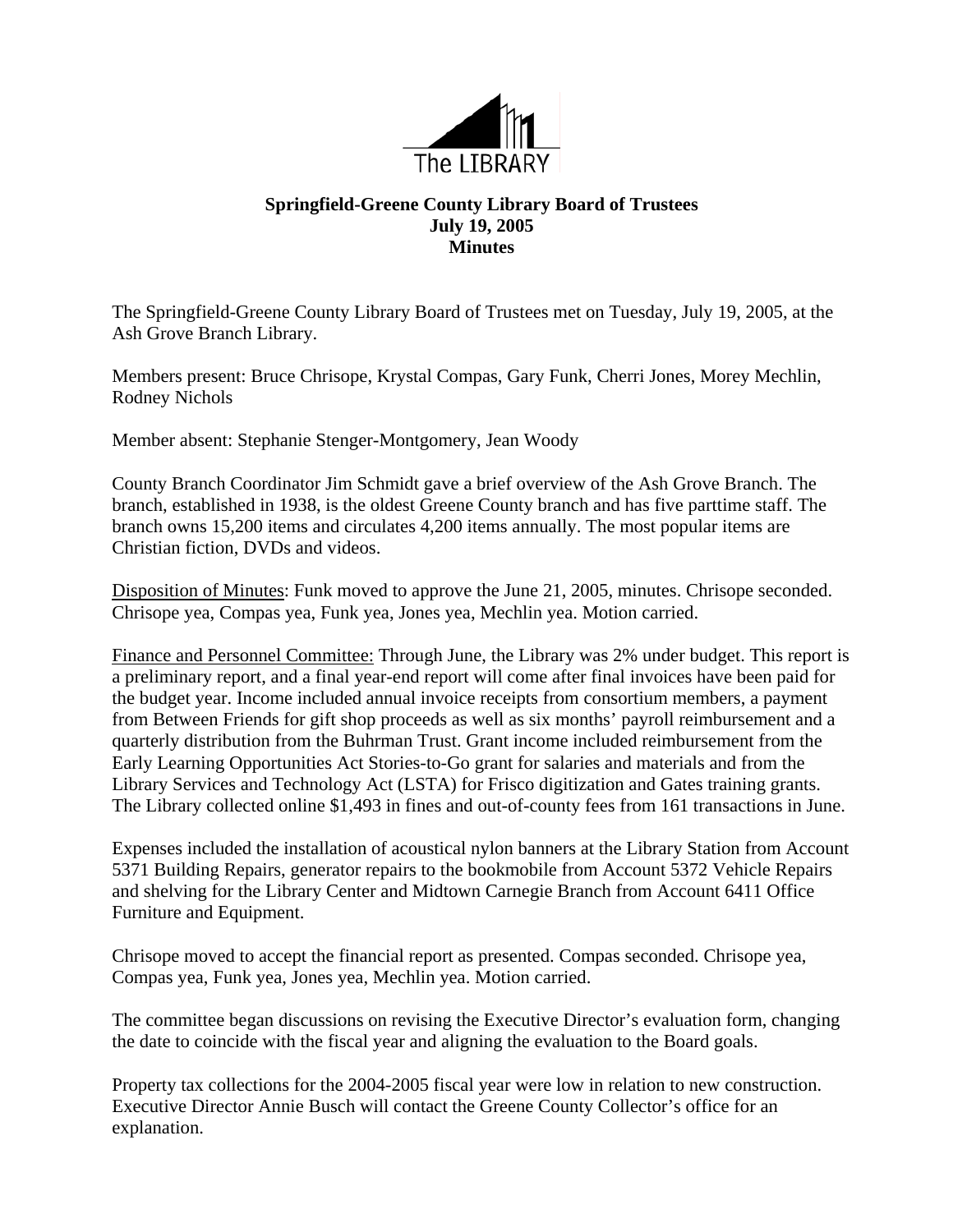## *Rodney Nichols arrived at the meeting.*

Buildings and Grounds Committee: Busch met with Republic Schools Superintendent Pam Hedgpeth, her bonding company's representative and an attorney with Lathrop & Gage to discuss funding options for a shared facility. There is a possibility for leasing options with the school district.

All of the invited participants have agreed to serve on the Center City Branch Advisory Committee. The orientation meeting will be held at noon on August 1 at the Midtown Carnegie Branch Library.

Programs, Services and Technology Committee: Library card registrations decreased 4.8% with a total of 2,035 new cardholders in June. Circulation increased 1.8% with 297,844 materials circulating systemwide. Systemwide, 1,304 groups used the meeting rooms with an attendance of 7,957 and 252 programs were held with an attendance of 9,300. There were 667,874 searches from the Library's electronic products. The web server recorded a total of 342,917 page views by 41,240 visitors during the month of June. There appears to be a discrepancy in the remote use of electronic products statistics when compared with last month. Reference staff is researching the statistics and an updated report will be sent.

Report of the Director: The Executive Director's 2004-2005 Annual Report reflected the accomplishments of the past year. Some of these accomplishments included developing a facilities plan to give guidance on the establishment of new facilities, studying potential new opportunities for sites, approving a visioning process for a center city branch, updating bylaws and working on a strategic plan.

Brentwood Branch Manager Marilyn Prosser reported that the Reservation Station—in which patrons pick up their own holds from specially designated shelves—has been successful with some patrons saying it should have been implemented sooner. At any given time, 1,200 to 1,400 items are on the shelves. The service has freed up space behind the circulation desk and made the work flow better.

Busch testified before the Missouri State Government Review Committee at its Springfield hearing. Busch explained the efficiencies and effectiveness of MOREnet and MOBIUS with the hope that legislators will understand the impact of these crucial organizations to the state's educational and economic health.

An advisory group will be formed consisting of representatives from the Library Board and the Republic School Board to discuss financing and arrangements for a shared facility. It was suggested that one person from each Library Board committee be appointed to this special advisory group.

The Library received a Library Services and Technology Act (LSTA) grant from the Missouri State Library for \$8, 370 to complete the employee information component of the Frisco Digitization project.

Busch talked with Mayor Tom Carlson about the status of the Library Board vacancy to fill Bill Mauck's expired term.